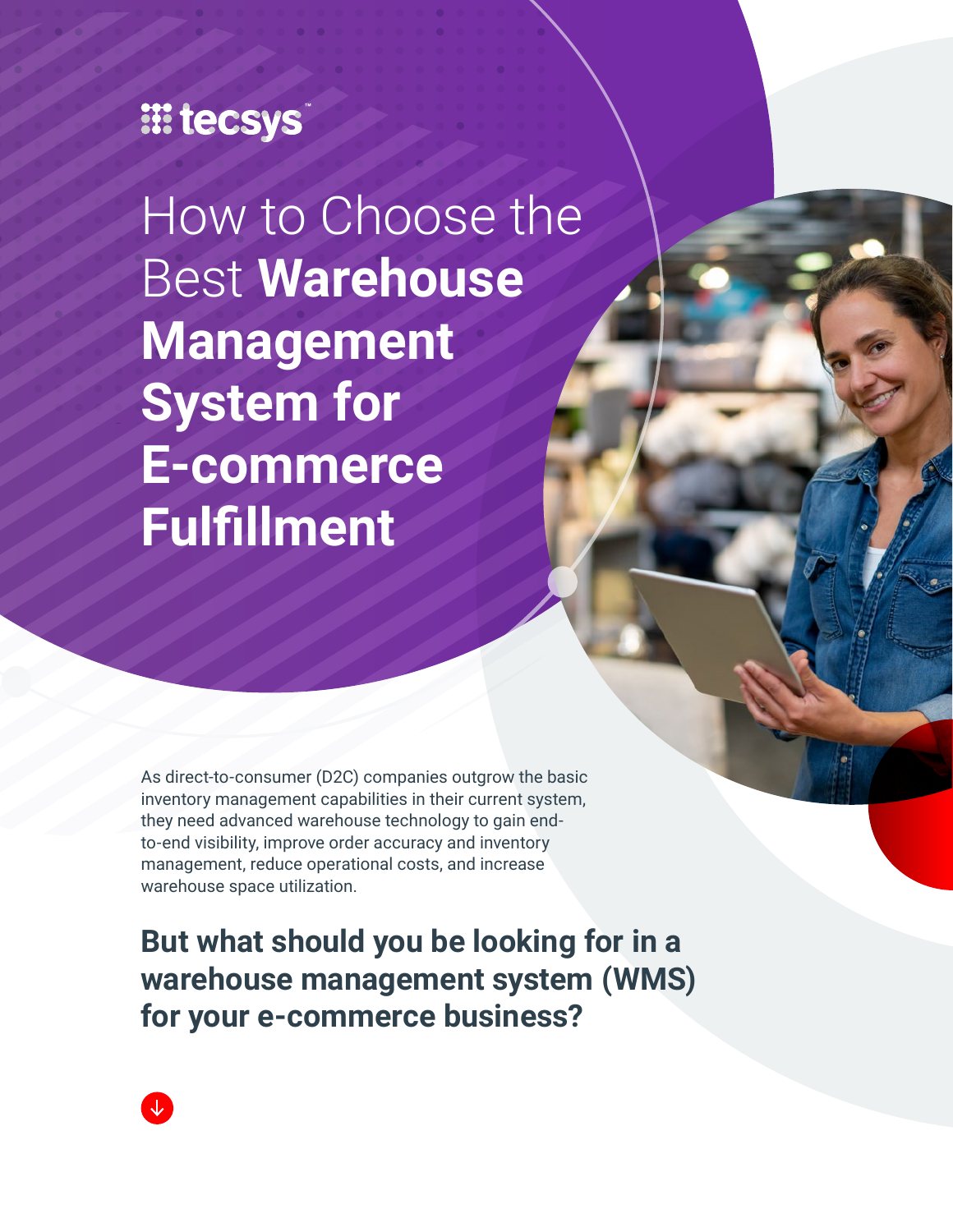#### **Taking the First Step**

Congratulations! You've grown your online business to the point where you need to take your fulfillment operation to the next level. You need a WMS to help you manage more inventory and streamline order picking and packing, to keep costs in check and meet your customer service-level agreements (SLAs). But where should you start?

According to Gartner, ease of use, simplicity, time to value and lower cost of ownership continue to be compelling needs for midsize enterprises (MSE). Another important criteria to consider is when the WMS was built and who it was built for. A lot of WMS vendors are selling products that were developed for distributors, prior to the e-commerce boom. That means they lack the functionality and nuance that D2C e-commerce fulfillment requires.

**If you are contemplating or ready to take your retail operations to the next level, here are seven key characteristics you should look for in an e-commerce WMS solution.**

EASE OF USE

SIMPLICITY

TIME TO VALUE

COST OF OWNERSHIP

#### **II tecsys**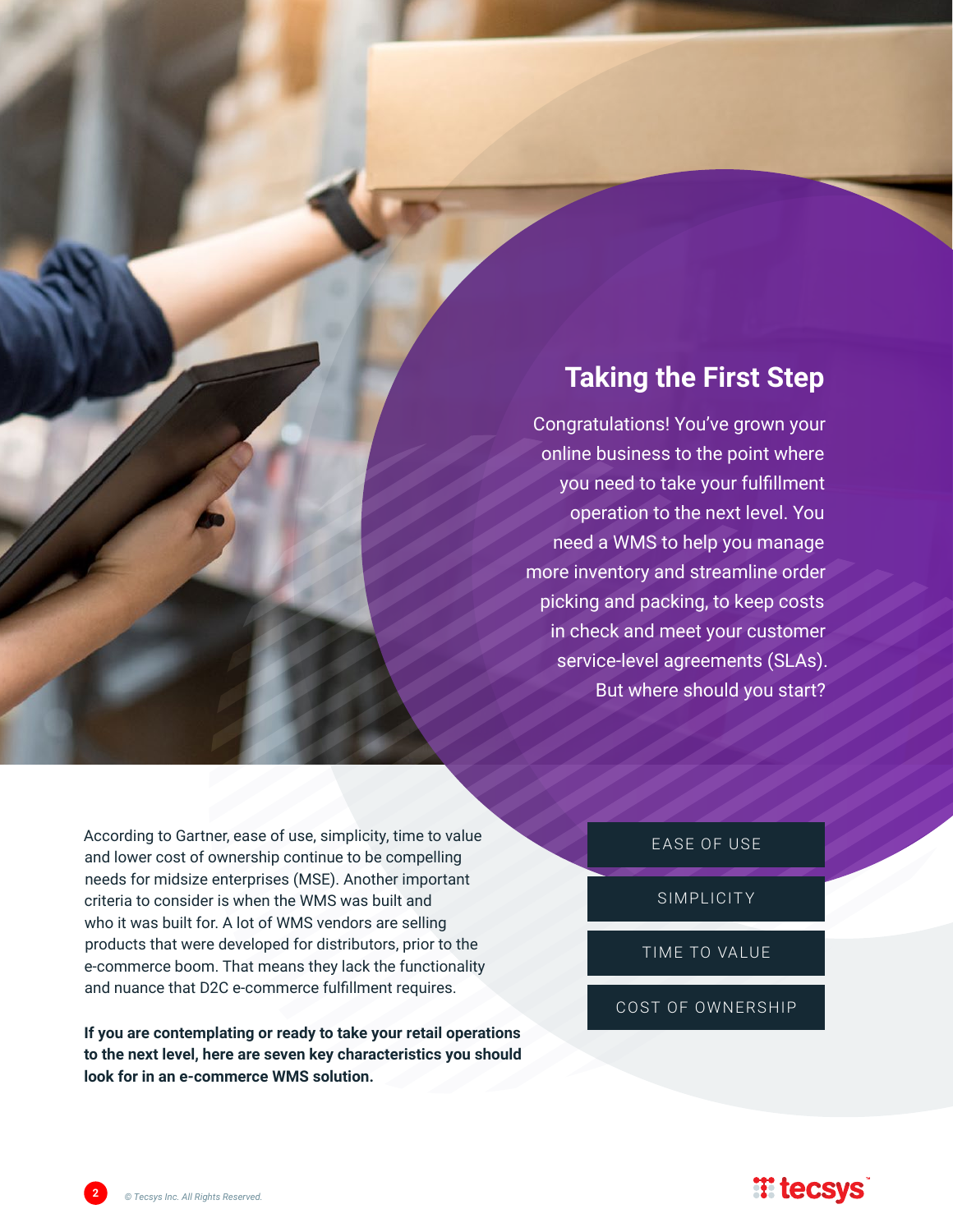# **1.**

#### **Less complexity, more simplicity**

Your warehouse is typically not complex or intricate. You need a simple solution to take your business to the next level, without overwhelming your operations. The core processes such as receiving, putaway, inventory management, cycle counting, picking, replenishment, packing and shipping are what you should look to start off with first.

### **2. Low cost, low risk**

Affordability and low risk are critical. You most likely don't have the budget for large software systems nor would you have an extensive IT team to manage and mitigate risk. A proven and affordable solution with low risk to your business is what will bring you peace of mind.



#### **Vendor industry experience and track record**

Working with a vendor that understands your industry and the associated nuances is what D2C should look for. You need a vendor with proven success both in complex supply chain solutions and e-commerce fulfillment. Find a WMS provider who not only knows and understands the D2C industry based on their experience and track record of success, but has solutions built specifically for omnichannel.

**4.**

#### **Less worry with more security**

Cloud-based solutions provide less management of hardware and added security and accessibility. Organizations are increasingly choosing cloud-based solutions for the security it provides. Moving forward and as you grow, it is important for your business to have the ability to access large amounts of data over secure online connections. Cloud-based solutions provide disaster recovery, loss prevention and easy automatic upgrades. Not to mention, sustainability and less worry!

# **5. Rapid implementation, out of the box**

D2Cs need to have a competitive edge and customer satisfaction is paramount. Most likely you don't have the bandwidth to dedicate time and resources to a large and time-consuming implementation. Select a WMS that offers fast deployment — days, not months — with out-of-the-box functionality to ensure you can quickly get back to fulfilling orders and providing optimal service to your customers.